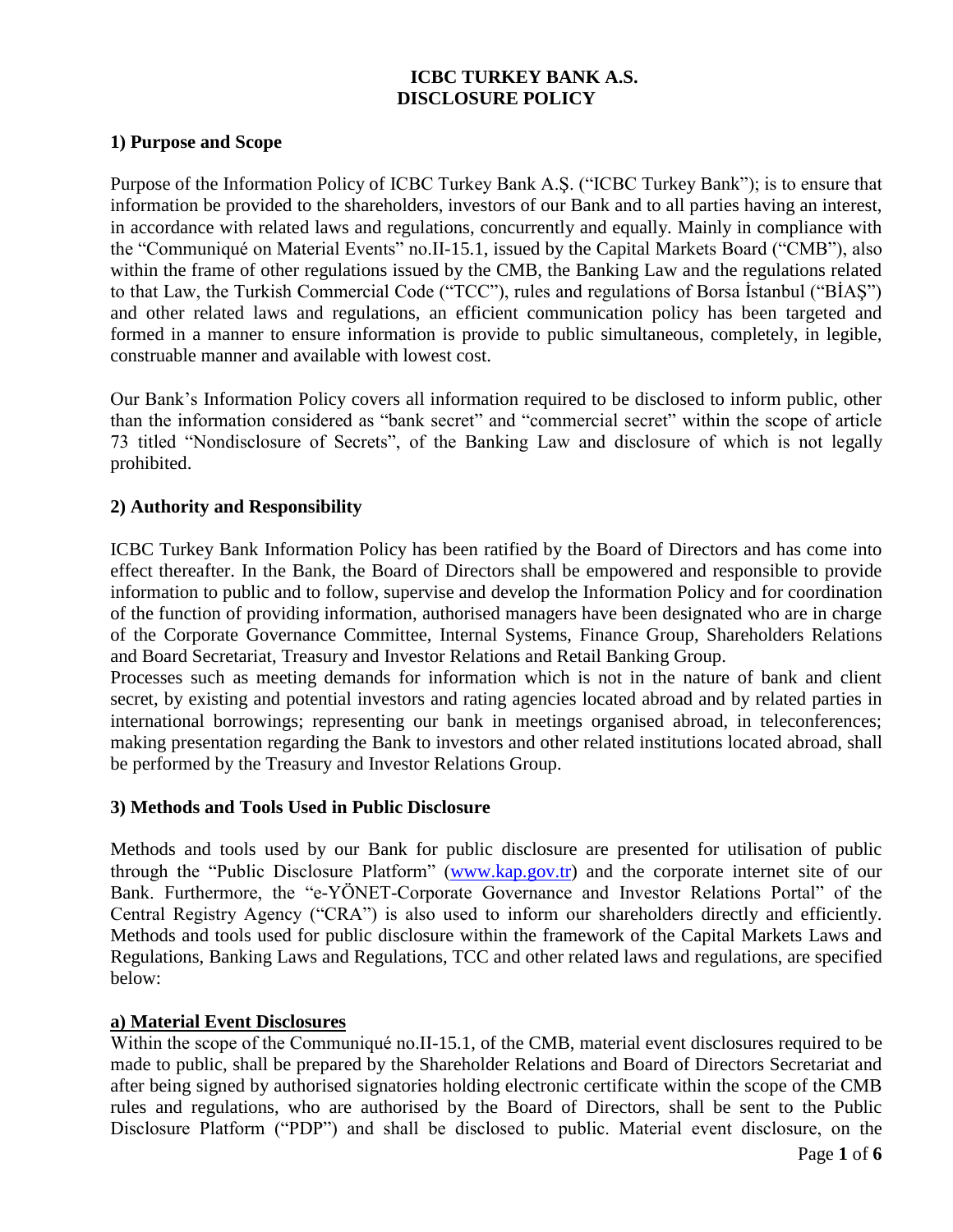business day following disclosure thereof to public, shall be published under the Investor Relations/Material Event Disclosures menu, on the corporate internet site of our Bank [\(www.icbc.com.tr\)](http://www.icbc.com.tr/); said disclosure shall be available on our internet site for a period of five years. Language of material event disclosures, shall be Turkish. However, in necessary cases, provided that the responsibility for accuracy of the content thereof, shall be borne by our Bank, additionally its translation in English or in other related languages may be published simultaneously with the disclosure in Turkish. In disclosures made in English or in other languages, a reservation statement indicating that the disclosure in Turkish shall be considered as the basis, shall also be specified.

### **b) Financial Statements**

They shall be prepared on consolidated and unconsolidated basis within the framework of the regulations of the Banking Regulation and Supervision Agency ("BRSA"), the Turkish Accounting Standards and the Turkish Financial Reporting Standards. Financial statements, footnotes and explanations with regards to related financial statements shall be subject to independent audit, within stipulated periods, following approval of the Board of Directors, they shall be sent by the Financial Control and Reporting Department to the PDP in electronic platform and shall be disclosed to public. After the financial statements and the footnotes thereof and the independent audit report are disclosed to public, they shall be published under the "Investor Relations/Financial Reports" menu, on the corporate internet site of our Bank. Related financial statements shall be signed, together with an accuracy statement, by the Chairman of the Board of Directors, members of the Audit Committee, General Manager and the Assistant General Manager in charge of Financial Affairs and the Financial Control and Reporting Department Manager.

According to the "Regulation on Procedures and Principles Regarding Accounting Practices and Preserving Documents" of the BRSA, consolidated and unconsolidated year-end financial statements of our Bank, shall be published without any footnote, in the Official Gazette until the end of April following the year which they relate to.

Furthermore, financial statements and reports shall be sent to the BRSA, Central Bank of the Republic of Turkey ("CBRT") and the banks Association of Turkey ("BAT") within the periods set forth in related laws and regulations.

# **c) Annual Activities Reports**

In order to inform the shareholders of our Bank, investors and other related persons and institutions, consolidated and non-consolidated activity reports shall be prepared annually and in interim terms, within the framework of procedures and principles set forth in the "Regulation on Procedures and Principles Regarding Preparation and Publication of Annual Activities Report by Banks" of the BRSA and related communiqués of the CMB.

In the annual activities report, mainly; compliance opinion of the independent audit firm, developments in the world and Turkish economy, information regarding our Bank and its activities, corporate governance practices, evaluations regarding financial information and risk management, corporate governance principles compliance report and financial tables prepared on consolidated and unconsolidated basis with regards to related accounting period, and the footnotes thereof and independent audit report information shall be specified.

In the interim term activities reports prepared in quarterly terms, important events in relation to that interim term and their impact on financial statements and important risks and uncertainties in those matters for the remaining part of the accounting period, shall be set forth.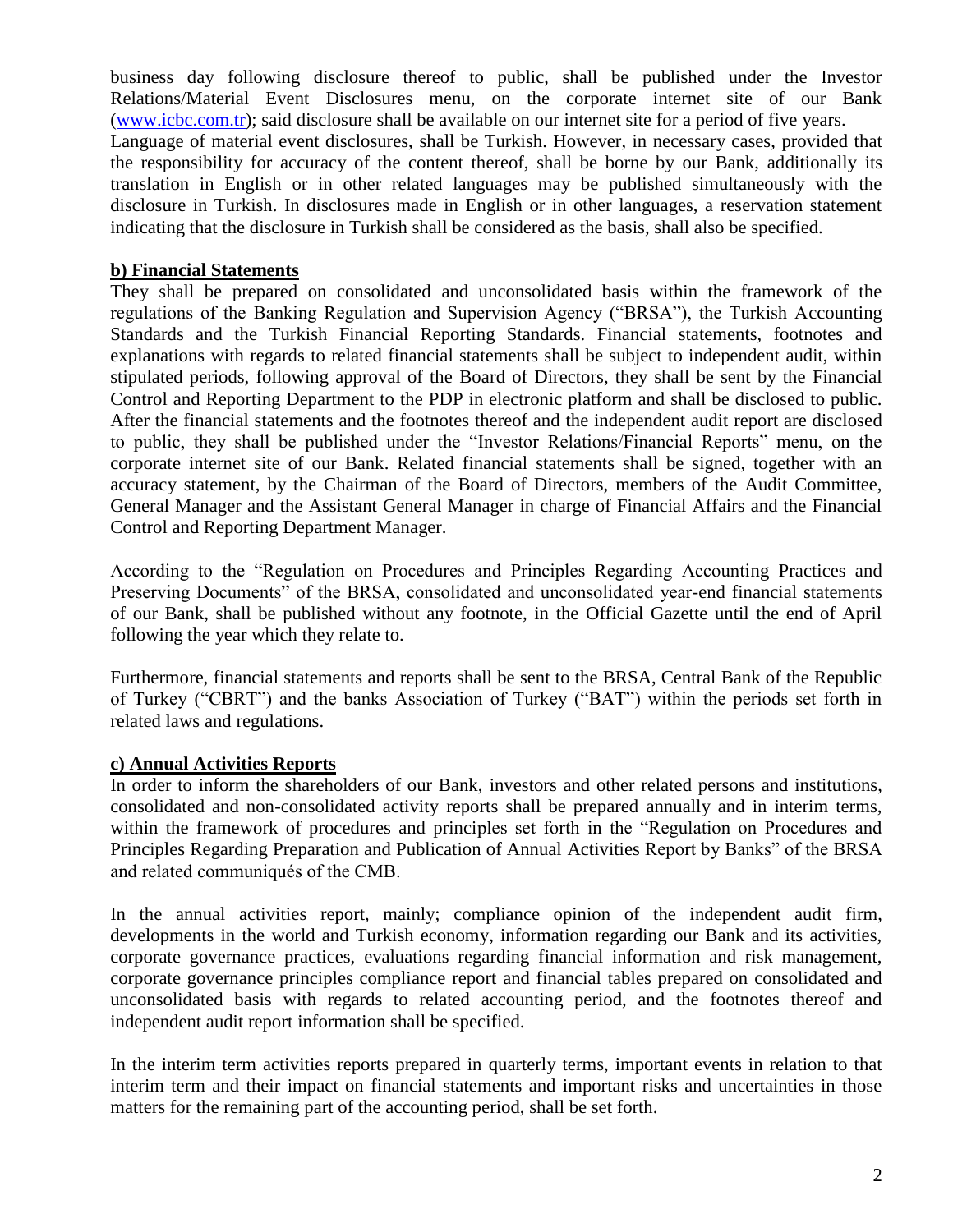Annual and interim term activities reports shall be essentially prepared in Turkish, by annexing the translations thereof in English or other related languages, when necessary, and shall be signed, with an accuracy statement, by the Chairman of the Board of Directors, Members of the Audit Committee, General Manager and the Assistant General Manager in charge of Financial Affairs and the Financial Control and Reporting Department Manager.

Annual and interim term activities report, after being approved by the Board of Directors, shall be sent by the Financial Control and Reporting Department to the PDP in electronic environment and shall be disclosed to public and thereafter, shall be published on the corporate internet site of our Bank [\(www.icbc.com.tr\)](http://www.icbc.com.tr/) and on the "e-YÖNET (Corporate Governance and Investor Relations) Portal" of the CRA.

Annual activities report which is considered as suitable to b presented to the General Assembly by a resolution of the Board of Directors, together with opinion of the independent auditor, shall be prepared mainly in Turkish and if necessary, by annexing its translation in English and in other related languages and shall be made available for examination of shareholder, three weeks before the General Assembly Meeting each year.

## **d) ICBC Turkey Bank Corporate Internet Site**

For providing information and making disclosure to public, the internet site of our Bank shall be used actively and intensely. Internet site shall contain the information and data in Turkish and English, as required by Corporate Governance Principles and by regulatory authorities.

In the "About Us" section of our Turkish website [\(www.icbc.com.tr\)](http://www.icbc.com.tr/); our history, vision, mission and strategic targets, in the "Investor Relations" section; corporate governance principles compliance report, curriculum vitae of the Members of the of the Board of Directors, curriculum vitae of the General Manager and Assistant General Managers, information regarding committees established within the scope of the Board of Directors, profit distribution policy, information policy, human resources policy, banking ethical principles, information regarding shareholding structure of the Bank and privileged shares, up-to-date version of the articles of association and amendments made in the articles of association, date and issue number of the Turkish Trade Registry Gazette in which the last amendment to the Articles of Association is published, interim term and annual financial statements, independent audit reports, footnotes thereof, activities reports; relating to ordinary/extraordinary general assembly meetings, the agenda, list of participants, minutes of meetings, form of voting by proxy, internal directive regarding general assembly meetings of the bank, prospectus and public offering circular in connection with the last capital increase, material event disclosures, rating information, trade registry information, BRSA communication and investor communication information, shall be published. Furthermore, on the internet site in Turkish, general information regarding ICBC Turkey Bank and detailed information relating to banking services, shall be given.

On our English website [\(www.icbc.com.tr\)](http://www.icbc.com.tr/); in the "About Us" section, our history, vision, mission and strategic targets, news about the Bank, , in the "Investor Relations" sections, corporate governance principles compliance report, curriculum vitae of the Members of the Board of Directors, curriculum vitae of the General Manager and Assistant General Managers, profit distribution policy, information policy, shareholding structure of the Bank, up-to-date version of the Articles of Association, interim term and annual financial statements, independent audit reports, footnotes, rating information, trade registry information and investor communication information, shall be published.

Within the scope of the provisions of the "Regulation on Internet Sites to be Launched by Capital Companies", published on the Official Gazette dated 31/05/2013 and no.2863; disclosures required to be made by our Bank according to law, shall be made via the "Information Society Services" link, provided by way of receive service from the CRA and available on our internet site.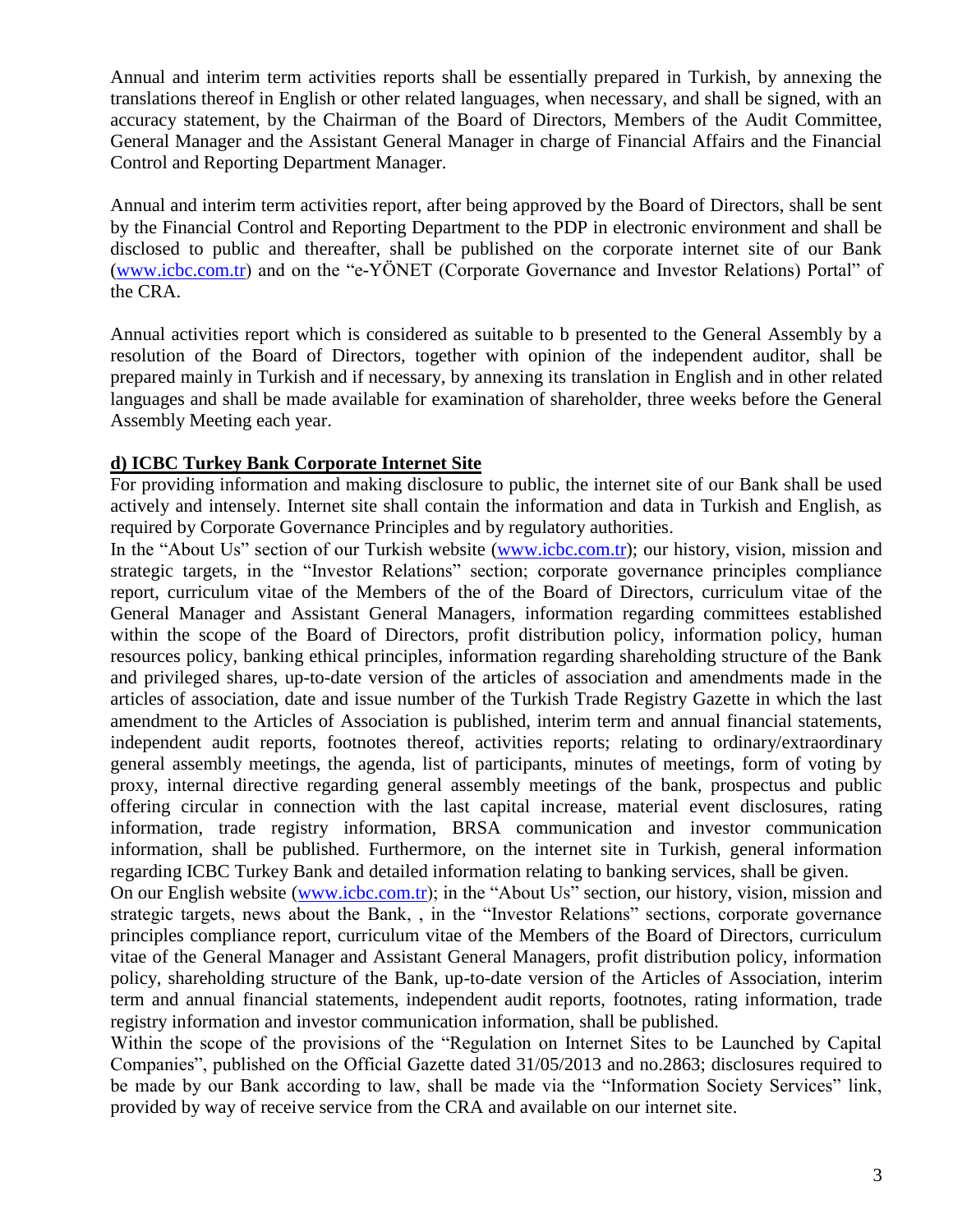All required measures shall be taken by the Information Technologies Departments of our Bank, to ensure security of the internet site of our Bank, necessary updates shall be performed.

## **e) Announcements and Notices Made by the Turkish Trade Registry Gazette, the Official Gazette and Daily Newspapers**

According to the provisions of the Turkish Commercial Code and the Trade Registry Statute and the Capital Markets Laws and Regulations; all obligatory information such as the general assembly meetings including the signing powers of the Bank's personnel, agenda of the general assembly meeting, samples of proxies, amendments to the articles of association and capital increases, opening, closing branches, changes in addresses and names, etc. shall be published by the Turkish Trade Registry Gazette and daily newspapers.

According to the "Regulation on Procedures and Principles Regarding Accounting Practices and Preserving Documents" of the BRSA, consolidated and unconsolidated year-end financial statements of our Bank, shall be published without any footnote, in the Official Gazette until the end of April following the year which they relate to.

## **f) Information Disclosed in Investor Information Meetings or Press Conferences**

In case introductory meetings, information meetings are held with a certain group of investors, presentation and reports disseminated in press conferences shall be published on the "Investor Relations" section of the website of our Bank.

All kinds of questions directed to our Bank by shareholders by telephone, fax, e-mail or various means, shall be answered by the Shareholder Relations and Board of Directors Secretariat, under coordination of the Corporate Governance Committee.

When required, on behalf of our Bank, press releases may be made according to our Bank's Corporate Communication Implementation Directive through written and visual media. Within the scope of this Directive, press agent of the Bank is the Assistant General Manager in charge of the Retail Banking Group.

Furthermore, information relating to the products and services of our Bank, shall be made available in the form of brochures and booklets at all our branches and units or may be delivered to our clients and to persons who are not our clients, through our branches.

# **4) Disclosures Regarding Exercise of Partnership Rights**

For matters which become definite by a resolution of the Board of Directors relating to shareholders, declaration shall be made to PDP and they shall be published on the internet site of our Bank:

- $\checkmark$  date, time, place of Ordinary and Extraordinary General Assembly meeting, articles on the agenda
- $\checkmark$  how shareholders shall exercise their right to attend General Assembly meetings,
- $\checkmark$  voting process and conditions for voting by proxy,
- $\checkmark$  information documents which relate to matters within the scope of articles on the agenda and which are required to be presented for examination of shareholders before a meeting,
- $\checkmark$  minutes of General Assembly meetings,
- $\checkmark$  total number of shares held by participants and the list of participants relating to total voting rights,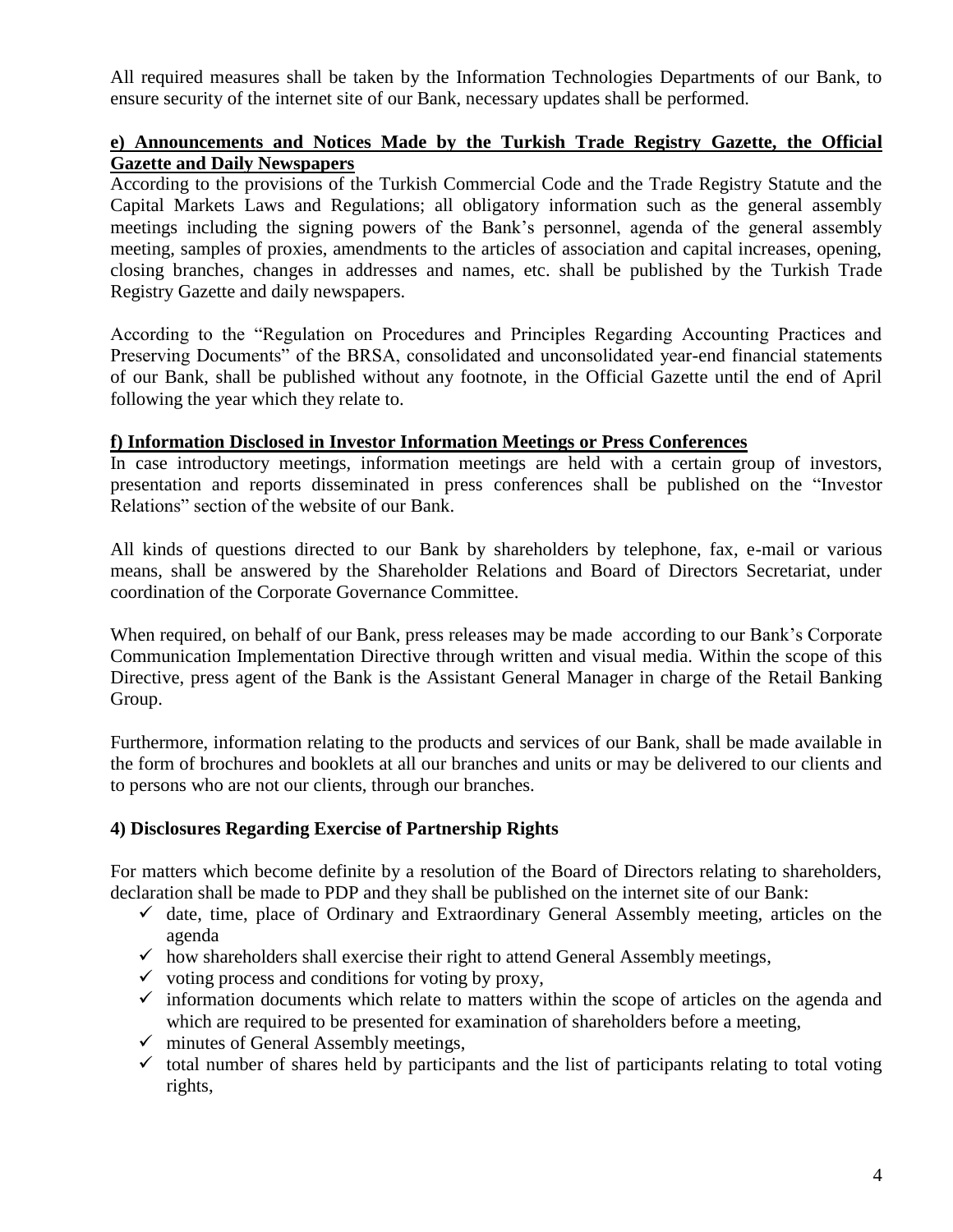- $\checkmark$  announcement with regards to Distribution of Profit, announcement with regards to issuing new shares, paid and bonus capital increase and exercising the right to acquire new shares in case of capital increases,
- $\checkmark$  announcement regarding General Assembly Meetings, articles of the agenda and the documents to be presented for examination of shareholders within the scope of articles, shall also be published on the "e-GENEL KURUL" (the Electronic General Assembly System) Portal of the CRA.

## **5) Ensuring Confidentiality of the Information to be Disclosed to Public**

In order to provide a balance between the transparency principle and protection of the Bank's interests, the Board of Directors shall be responsible to take and implement all kinds of measures to prevent utilisation of internal information which come to the knowledge of all employees of the Bank who are authorised to have access to internal information, when performing their duties and to ensure confidentiality of internal information until such information is disclosed to public.

List of Persons Authorised to Have Access to Internal Information shall be prepared by the Bank, in a manner covering real persons or legal entities acting on behalf of and on account of the Bank and the persons who work as connected to the Bank by a labour contract, agreement or by any other means and who are authorised to have access to internal information. Responsibilities of the persons included in the list and the reasons of including them therein, shall be specified explicitly. Said list shall be updated by the Human Resources Department of our Bank. "ICBC Turkey Bank List of Persons Authorised to Have Access to Internal Information" and the updates made in that list shall, upon demand, be sent by the Human Resources Department to the CMB and related exchange.

The Bank shall take necessary measures to ensure that the information to be obtained by the persons who can have access to internal information when performing acts and transactions on behalf of the Bank (independent auditor, lawyer, consultant, etc.), by virtue of law and within the scope of special agreements between them and the Bank, be kept confidential.

### **6) Postponement of Disclosure of Internal Information to Public**

On the condition that any responsibility relating thereto, shall be borne by itself, Our Bank may postpone disclosure of internal information to public to avoid any damage which may be caused to its legitimate interests, provided that it shall not result in any misleading of the public and our Bank is capable of ensuring confidentiality of such information. As soon as the reasons for postponement of internal information to public, terminate; related internal information shall be disclosed to public. In the announcement to be made, postponement decision and the reasons on which it is based, shall be specified. When our Bank decides to postpone disclosure of internal information to public; a resolution of the Board of Directors or if authorisation is given by the Board of Directors, written approval of the person who is authorised shall be required for the postponed information, impact of postponement on protection of the legal rights of our Bank, that it shall not give rise to any risk of misleading investors and what kind of measures to be taken to protect confidentiality of sais information during the postponement.

# **7) Persons with Administrative Responsibility**

Within the scope of the Communiqué no.II-15.1 o the CMB, the persons with administrative responsibility at our Bank are composed of the senior management of ICBC Turkey Bank including the Members of the Board of Directors, General Manager, Assistant General Managers and the Chairman of the Board of Inspection, Internal Control Centre and Compliance Manager and the Risk